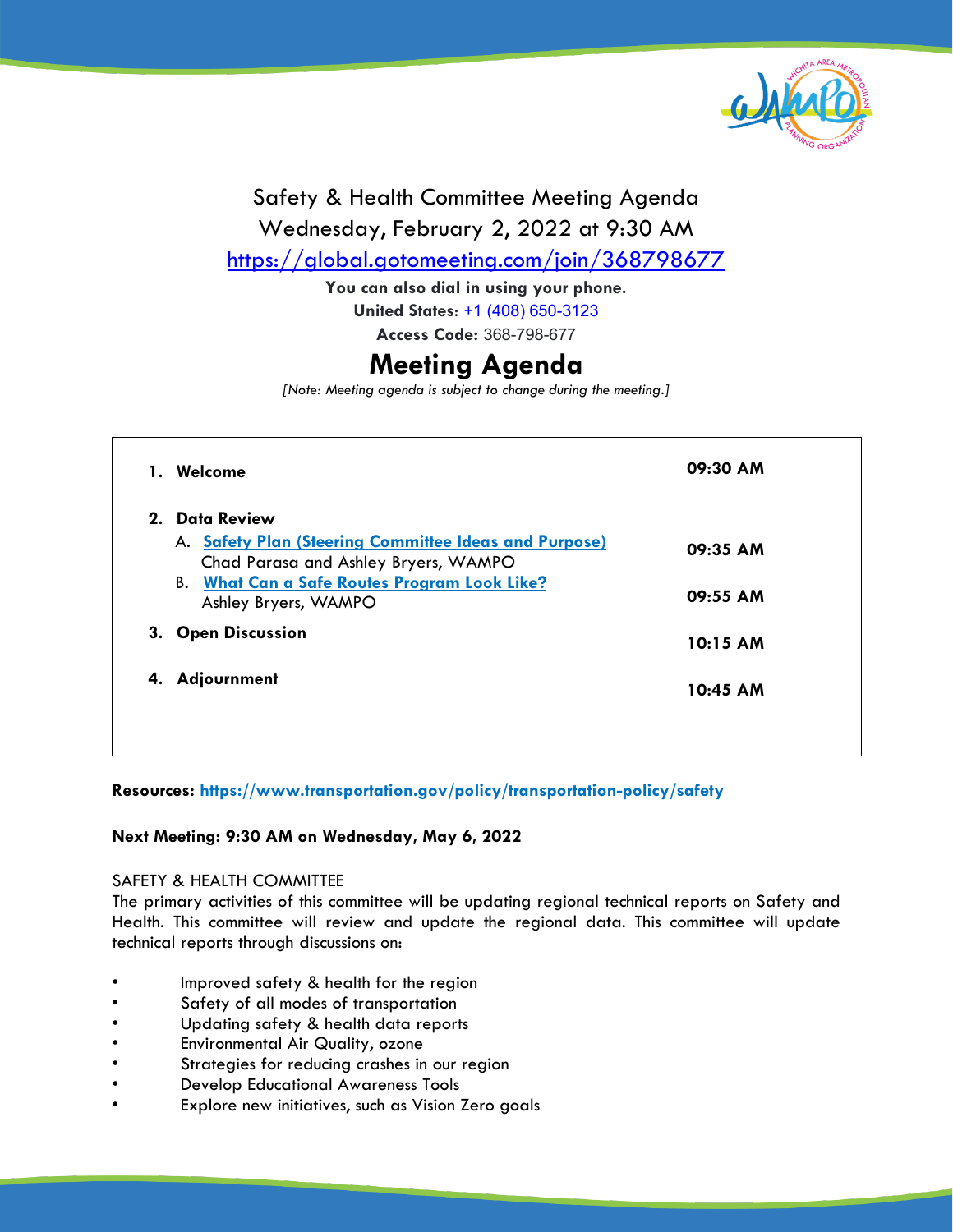# <span id="page-1-0"></span>What is a Safe Routes to School (SRTS) Program?

**Comprehensive program** 

Safer and easier to walk and bike to school

 $\triangleright$  6 E's

**Engagement, Equity, Engineering, Encouragement,** Education, and Evaluation.



Resources: [www.saferoutespartnership.org](http://www.saferoutespartnership.org/) [www.saferoutesinfo.org](https://www.saferoutesinfo.org/)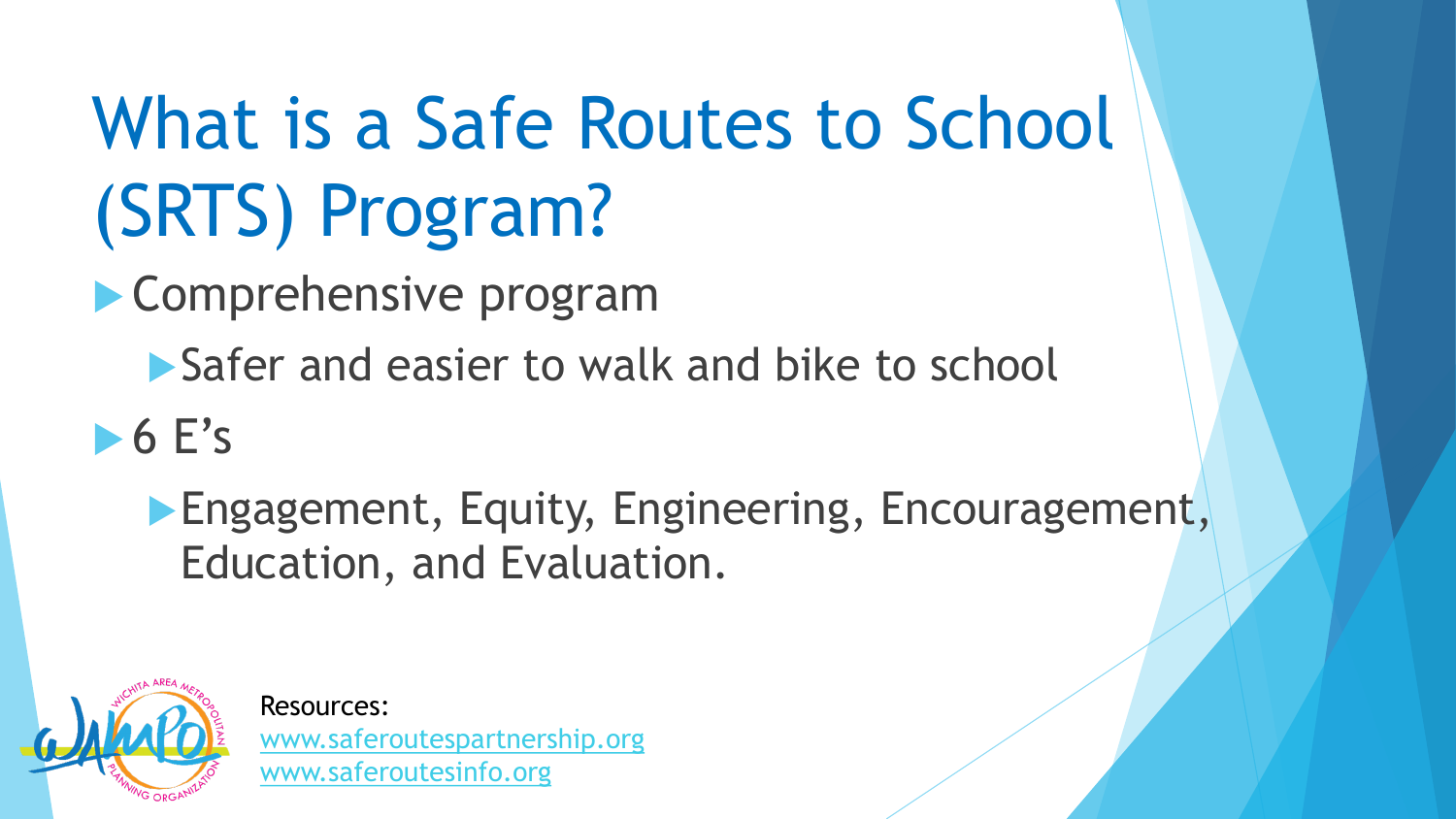## Lawrence Example - Roles

### MPO –

Organize planning process and bringing together the stakeholders

#### City –

Apply for projects/manage construction, city policies – traffic calming, school zones, etc

### School District –

Education and encouragement activities, support city policy initiatives

MOU between City and School District to work together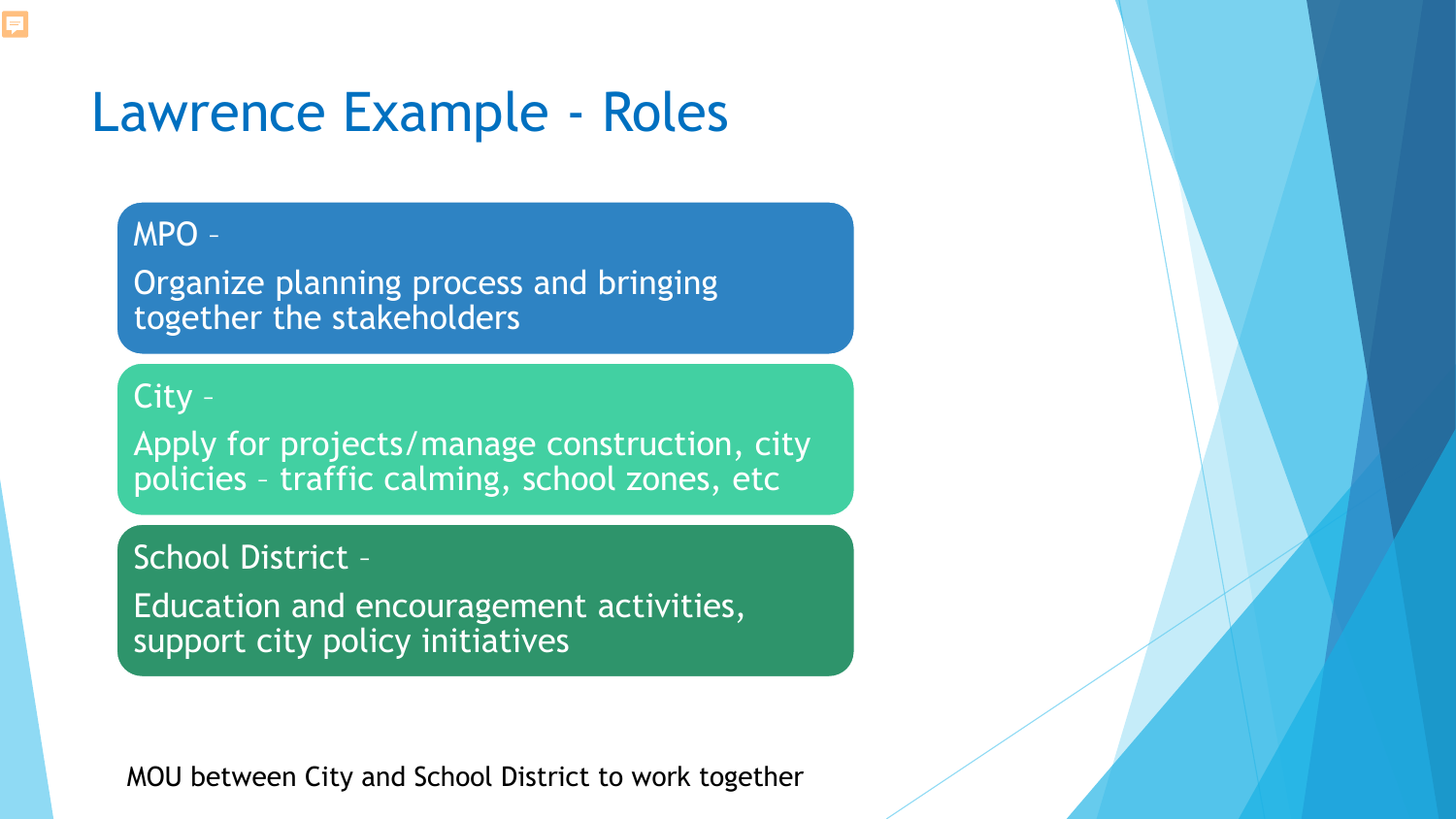# Comprehensive SRTS Example

## **Infrastructure**

Constructing/ maintaining sidewalks

Improving crosswalks

Traffic control (e.g. signals, RRFBs)

### **Programs**

Teaching and encouraging safe student behaviors (bike/walk)

- Bike education
- Pedestrian safety education
	- Marathon clubs
- Girls in Gear/Girls on the Run

## **Policies**

Reducing speed limits along identified SRTS routes

Remote drop off/ pick up

Advanced dismissals for walkers/bike riders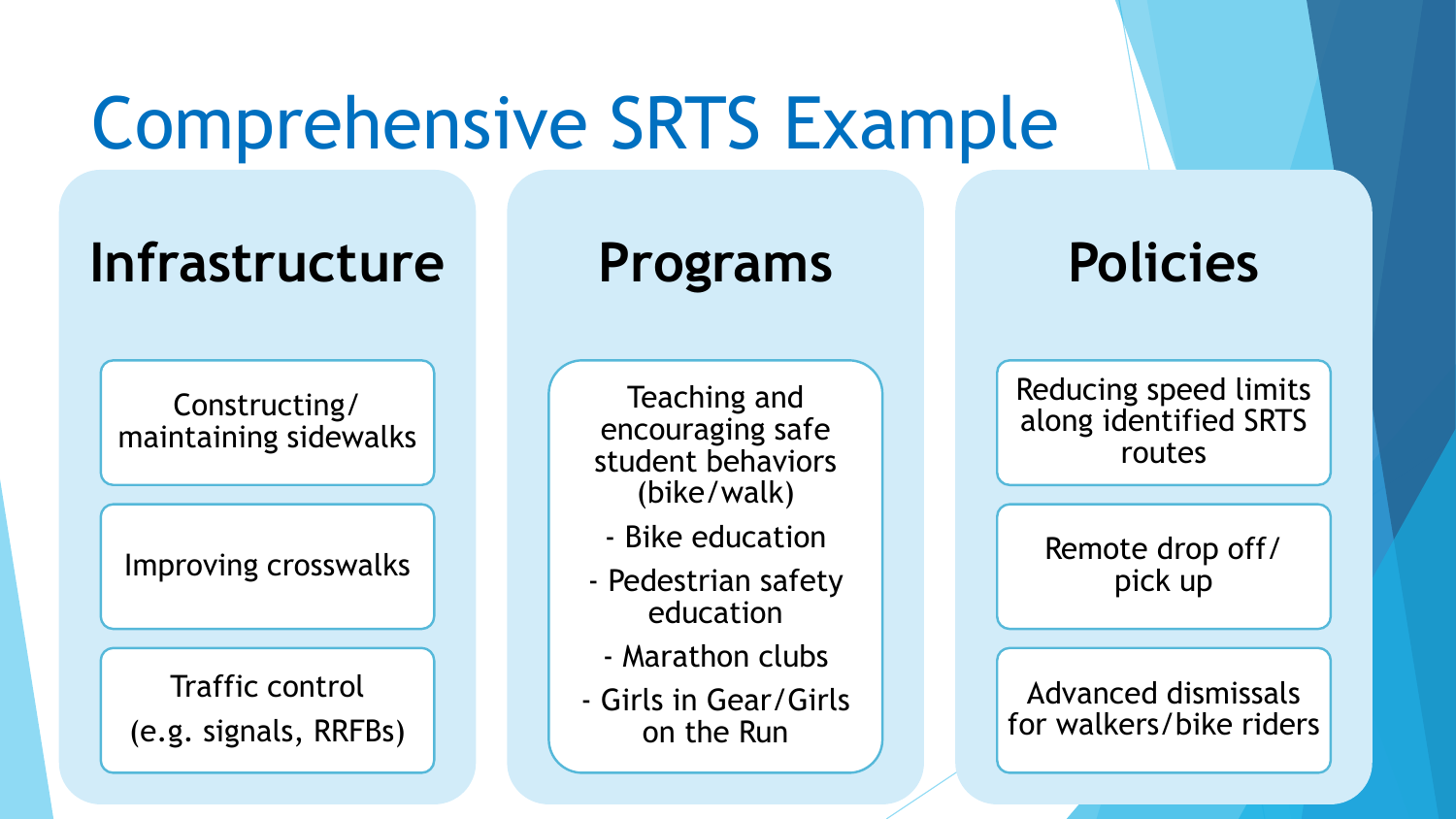

update.

**Lawrence Safe Routes to School Routes**